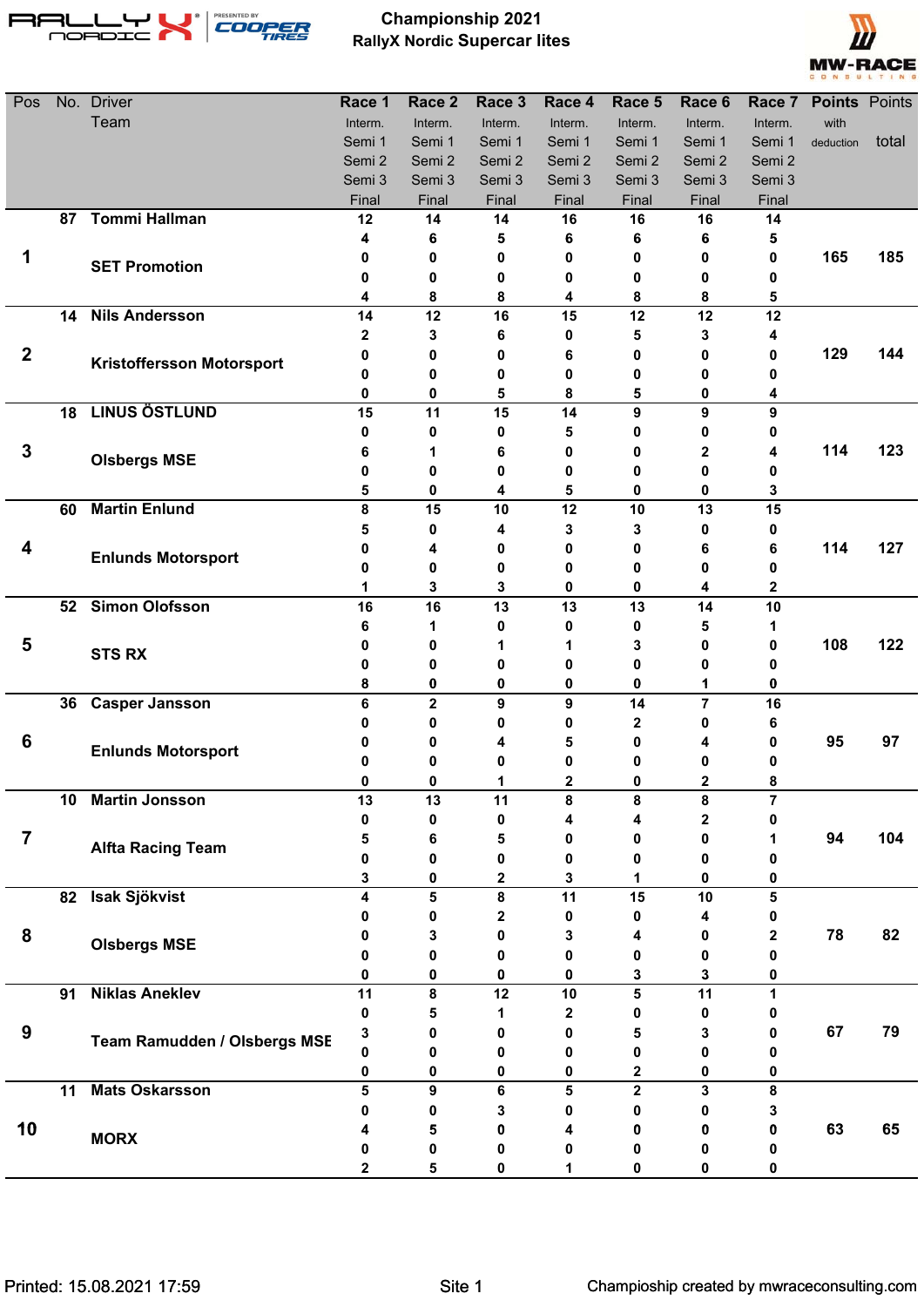

## **Championship 2021 RallyX Nordic Supercar lites**



| Pos | No. | <b>Driver</b>                    | Race 1           | Race <sub>2</sub> | Race 3           | Race 4                  | Race 5  | Race 6       |              | Race 7 Points Points |       |
|-----|-----|----------------------------------|------------------|-------------------|------------------|-------------------------|---------|--------------|--------------|----------------------|-------|
|     |     | Team                             | Interm.          | Interm.           | Interm.          | Interm.                 | Interm. | Interm.      | Interm.      | with                 |       |
|     |     |                                  | Semi 1           | Semi 1            | Semi 1           | Semi 1                  | Semi 1  | Semi 1       | Semi 1       | deduction            | total |
|     |     |                                  | Semi 2           | Semi 2            | Semi 2           | Semi 2                  | Semi 2  | Semi 2       | Semi 2       |                      |       |
|     |     |                                  | Semi 3           | Semi 3            | Semi 3           | Semi 3                  | Semi 3  | Semi 3       | Semi 3       |                      |       |
|     |     |                                  | Final            | Final             | Final            | Final                   | Final   | Final        | Final        |                      |       |
|     | 9   | <b>Gregory Fosse</b>             | 9                | 10                | 7                | 6                       | 6       | 5            | 0            |                      |       |
|     |     |                                  | 0                | 4                 | 0                | 1                       | 1       | 0            | 0            |                      |       |
| 11  |     | <b>Olsbergs MSE</b>              | 2                | 0                 | 3                | 0                       | 0       | 1            | 0            | 53                   | 59    |
|     |     |                                  | 0                | 0                 | 0                | 0                       | 0       | 0            | 0            |                      |       |
|     | 44  | Jonne Ollikainen                 | 0<br>$\mathbf 0$ | 4<br>0            | 0<br>$\mathbf 0$ | 0<br>$\mathbf 0$        | 0<br>11 | 0<br>15      | 0<br>0       |                      |       |
|     |     |                                  | 0                | 0                 | 0                | 0                       | 0       | 0            | 0            |                      |       |
| 12  |     |                                  | 0                | 0                 | 0                | 0                       | 6       | 5            | 0            | 46                   | 46    |
|     |     | <b>SET Promotion</b>             | 0                | 0                 | 0                | 0                       | 0       | 0            | 0            |                      |       |
|     |     |                                  | 0                | 0                 | 0                | 0                       | 4       | 5            | 0            |                      |       |
|     |     | 166 Martin Ekspjuth              | $\overline{7}$   | $\overline{7}$    | 3                | $\overline{7}$          | 3       | 6            | 0            |                      |       |
|     |     |                                  | 0                | 0                 | 0                | 0                       | 0       | 1            | 0            |                      |       |
| 13  |     |                                  | 1                | $\mathbf 2$       | 0                | 2                       | 0       | Ω            | 0            | 36                   | 39    |
|     |     | <b>Ekspjuth Motorsport</b>       | 0                | 0                 | 0                | 0                       | 0       | 0            | 0            |                      |       |
|     |     |                                  | 0                | 0                 | 0                | 0                       | 0       | 0            | 0            |                      |       |
|     | 55  | <b>Lane Vacala</b>               | 10               | 6                 | $\mathbf{0}$     | $\mathbf{0}$            | 4       | 4            | $\mathbf{0}$ |                      |       |
|     |     |                                  | 3                | 2                 | 0                | 0                       | 0       | 0            | 0            |                      |       |
| 14  |     | <b>STS RX</b>                    | 0                | 0                 | 0                | 0                       | 0       | 0            | 0            | 29                   | 29    |
|     |     |                                  | 0                | 0                 | 0                | 0                       | 0       | Ω            | 0            |                      |       |
|     |     |                                  | 0                | 0                 | 0                | 0                       | 0       | 0            | 0            |                      |       |
|     | 22  | <b>Mattis Janssom</b>            | $\mathbf 0$      | 0                 | $\mathbf 0$      | $\mathbf 0$             | 7       | $\mathbf 2$  | 13           |                      |       |
|     |     |                                  | 0                | 0                 | 0                | 0                       | 0       | 0            | 0            |                      |       |
| 15  |     | <b>KJ.S RX</b>                   | 0                | 0                 | 0                | 0                       | 2       | 0            | 3            | 27                   | 27    |
|     |     |                                  | 0                | 0                 | 0                | 0                       | 0       | 0            | 0            |                      |       |
|     |     |                                  | 0                | 0                 | 0                | $\bf{0}$                | 0       | 0            | 0            |                      |       |
|     | 80  | <b>George Megennis</b>           | 0                | 0                 | 0                | 0                       | 0       | 0            | 11           |                      |       |
|     |     |                                  | 0                | 0                 | 0                | 0                       | 0       | 0            | 0            |                      |       |
| 16  |     | YELLOWSQUAD                      | 0                | 0                 | 0                | 0                       | 0       | 0            | 5            | 16                   | 16    |
|     |     |                                  | 0                | 0                 | 0                | 0                       | 0       | 0            | 0            |                      |       |
|     |     |                                  | U                | <sup>0</sup>      | <sup>0</sup>     | ŋ                       |         | <sup>0</sup> | 0            |                      |       |
|     |     | 17 Gustav Bergström              | $\mathbf 2$      | 4<br>0            | 4<br>0           | 3<br>0                  | 0<br>0  | 0<br>0       | 3            |                      |       |
| 17  |     |                                  | 0                |                   |                  |                         |         | 0            | 0            | 16                   | 16    |
|     |     | <b>Kristoffersson Motorsport</b> | 0<br>0           | 0<br>0            | 0<br>0           | 0<br>0                  | 0<br>0  | 0            | 0<br>0       |                      |       |
|     |     |                                  | 0                | 0                 | 0                | 0                       | 0       | 0            | 0            |                      |       |
|     | 4   | <b>Ida Törnhult</b>              | 3                | 3                 | $\mathbf 2$      | 4                       | 1       | 1            | 0            |                      |       |
|     |     |                                  | 0                | 0                 | 0                | 0                       | 0       | 0            | 0            |                      |       |
| 18  |     |                                  | 0                | 0                 | 0                | 0                       | 0       | Ω            | 0            | 13                   | 14    |
|     |     | <b>Olsbergs MSE</b>              | n                | 0                 | 0                | 0                       | Ω       |              | 0            |                      |       |
|     |     |                                  | 0                | 0                 | 0                | 0                       | 0       | 0            | 0            |                      |       |
|     | 13  | <b>Nathalie Petersson</b>        | 0                | $\mathbf{0}$      | 5                | $\overline{\mathbf{2}}$ | 0       | 0            | $\mathbf{0}$ |                      |       |
|     |     |                                  |                  | 0                 | 0                | 0                       | 0       | 0            | 0            |                      |       |
| 19  |     |                                  |                  | 0                 | $\mathbf{2}$     | O                       | Ω       |              | 0            | $\boldsymbol{9}$     | 9     |
|     |     | Natha'S Motorsport               | Λ                | 0                 | 0                | 0                       | Ω       |              | 0            |                      |       |
|     |     |                                  | 0                | 0                 | 0                | 0                       | 0       | 0            | 0            |                      |       |
|     | 28  | <b>Emil Persson</b>              | 0                | 0                 | $\mathbf 0$      | $\mathbf{0}$            | 0       | 0            | 6            |                      |       |
|     |     |                                  | 0                | 0                 | 0                | 0                       | 0       | 0            | 2            |                      |       |
| 20  |     |                                  | n                | 0                 | 0                | 0                       | 0       | o            | 0            | ${\bf 8}$            | 8     |
|     |     |                                  |                  | 0                 | 0                | 0                       | 0       |              | 0            |                      |       |
|     |     |                                  |                  | 0                 | 0                | 0                       | 0       |              | 0            |                      |       |